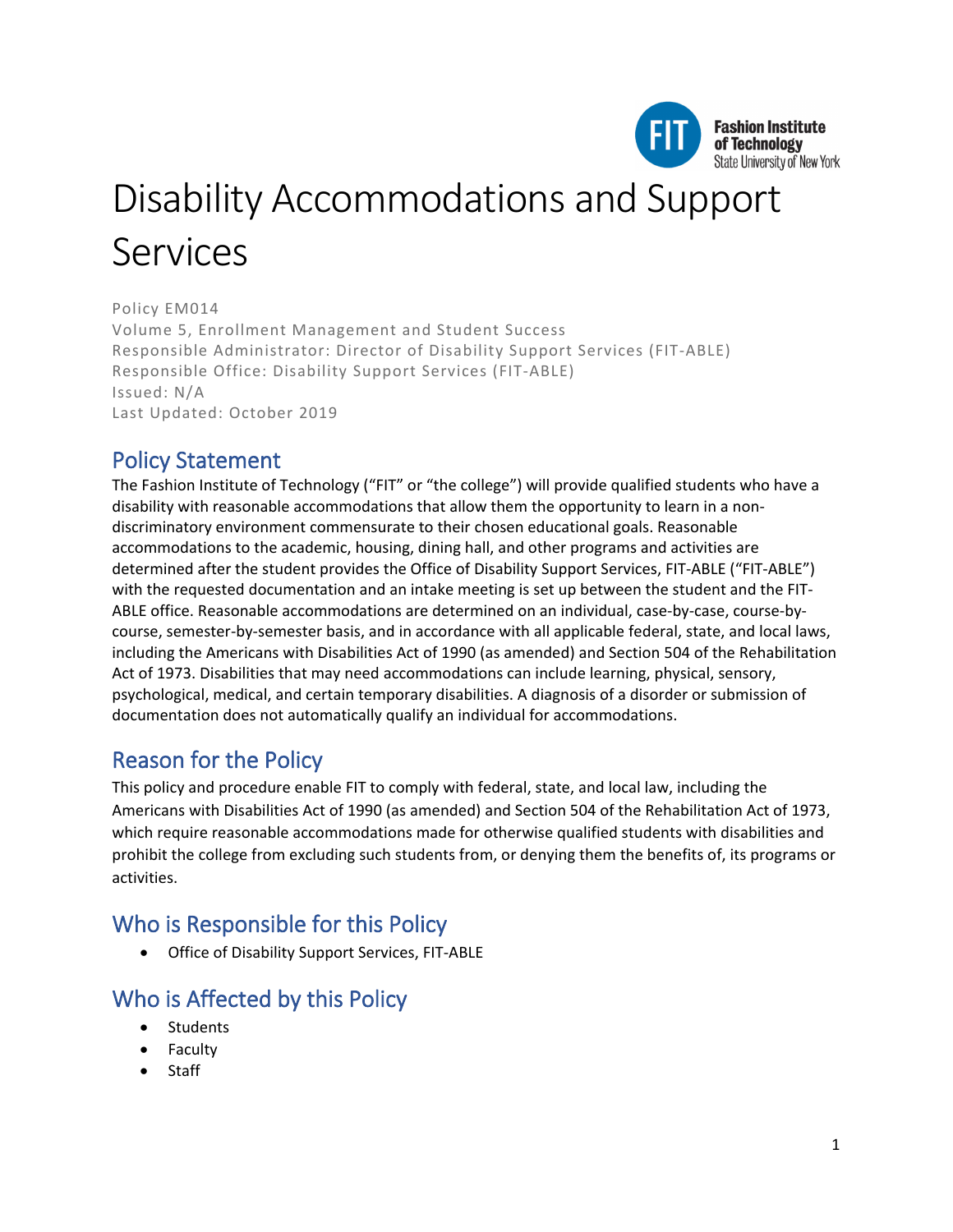# **Definitions**

The following terms are applied by FIT in accordance with, and by using, the definitions supplied by law and regulations, which are summarized here.

- **Accommodations** are defined as any adjustment to a program or activity that enables an otherwise qualified student with a disability to have equal access to the college's programs and activities, inside or outside the classroom. A reasonable accommodation is an action that may be taken by the college to accommodate an individual with a documented disability without imposing an undue hardship on the college. An accommodation imposes an undue hardship on the college if it constitutes an undue financial and/or administrative burden on the college, or it requires a fundamental alteration in the nature of the program or activity.
- **Disability** means, with respect to an individual, a physical or mental impairment that substantially limits one or more major life activities or a record of such an impairment.
- **Cooperative Dialogue** means the ""process by which a covered entity and a person entitled to an accommodation, or who may be entitled to an accommodation under the law, engage in good faith in a written or oral dialogue concerning the person's accommodation needs; potential accommodations that may address the person's accommodation needs, including alternatives to a requested accommodation; and the difficulties that such potential accommodations may pose for the covered entity."
- **Major Life Activities** include, but are not limited to, caring for oneself, performing manual tasks, seeing, hearing, eating, sleeping, walking, standing, lifting, bending, speaking, breathing, learning, reading, concentrating, thinking, communicating, working, and major bodily functions, which include functions of the immune system, normal cell growth, digestive, bowel, bladder, neurological, brain, respiratory, circulatory, endocrine, and reproductive functions.
- **Otherwise qualified students** are those who meet the academic and technical standards requisite to admission or to participation in the educational program or activity, with or without reasonable modifications to rules, policies, or practices; the removal of architectural, communication, or transportation barriers; or the provision of auxiliary aids and services.
- **Substantially Limits**: An individual's major life activity is substantially limited if the individual is unable to perform a major life activity that an average person in the general population can perform. An impairment that is episodic or in remission is a disability if it would substantially limit a major life activity when active. Mitigating measures taken by the individual will not be taken into consideration in determining whether the individual is substantially limited in a major life activity, except for corrective eyewear.

# **Principles**

## • **Reasonable Accommodations**

It is the policy of FIT to provide otherwise qualified students who have documented disabilities with reasonable accommodation(s) to ensure equal access and equal opportunities in the college's programs and services, based upon relevant laws, the college's educational standards, and sound ethical practice in disability services. Decisions about what constitutes reasonable accommodation are made by the FIT-ABLE office of Disability Support Services through an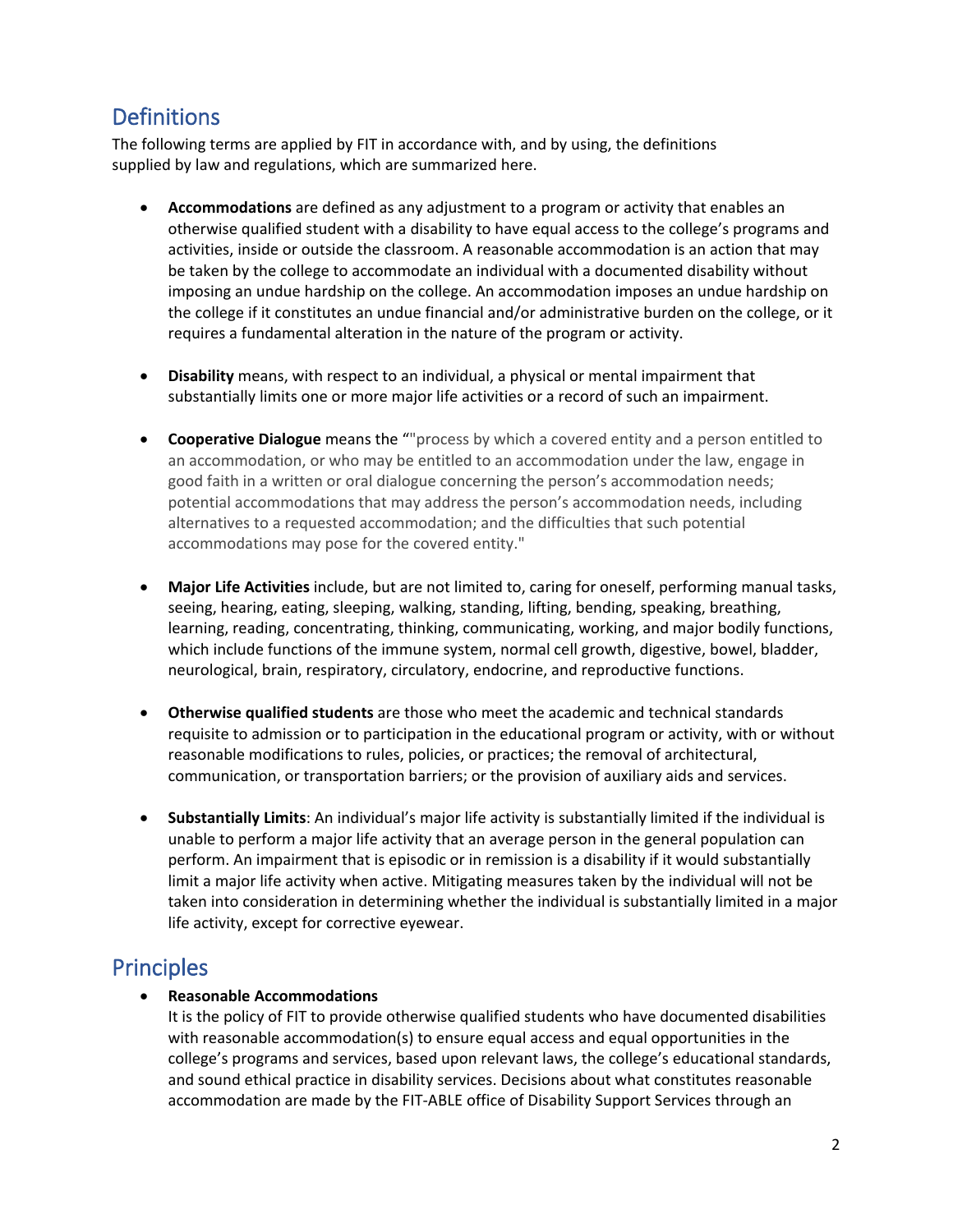interactive process. The college will engage in a Cooperative Dialogue with a student who requires a reasonable accommodation to determine the student's needs, potential accommodations that may address those needs, including alternatives to a requested accommodation, and any difficult that any potential accommodations may pose for the college. Reasonable accommodations are available for any student: undergraduate and graduate, degree-seeking and non-degree seeking, full-time and part-time.

Only students who self-identify to FIT-ABLE and seek accommodation using the procedures outlined in this policy are eligible. Faculty or staff who receive requests for accommodations from students are encouraged to refer the students to FIT-ABLE, and should not try to make any determinations without the participation of FIT-ABLE. Students engaged in academic work offsite (such as internships for course credit and/or study abroad) should contact FIT-ABLE to determine what accommodations are appropriate. In the case of academic coursework taken at another institution of higher learning, FIT-ABLE will serve as consultant and information source for students arranging accommodations at those locations.

The purpose of reasonable accommodations is to make sure otherwise qualified students have access to the academic material and access to demonstrate that they mastered the material, and to provide access to other programs and activities at the college. Accommodations are not a substitute for appropriate medical treatment, medication, or counseling.

FIT cannot grant requests for accommodations that would pose an undue hardship to FIT, as defined in this policy. Examples of situations that may pose an undue hardship include, but are not limited to:

- o Requests that would require substantial modifications to academic standards;
- $\circ$  Requests to modify or adjust requirements that are essential to any program of instruction, program or activity, or essential to any directly related licensing requirement; or
- $\circ$  Requests that would result in undue hardship on the college taking into considering the nature, cost, and impact of the accommodation, and other factors.

Service animals and emotional support animals are governed by FIT's policy on Disability Accommodations for Service and Support Animals.

## • **Pregnant Students**

It is the policy of FIT to provide otherwise qualified students who have documented pregnancy and related conditions (e.g. childbirth, false pregnancy, termination of pregnancy, or related recovery) with reasonable accommodation(s) to ensure equal access and equal opportunities in the college's programs and services. Pregnancy and related conditions are protected under Title IX. Requests for reasonable accommodations for pregnancy and related conditions should, however, be made to FIT-ABLE using the same procedures outlined in this policy.

## • **National Voter Registration Act**

Under the National Voter Registration Act, FIT-ABLE is a designated voter registration site, where students with disabilities can register to vote. This office also provides campus voting information.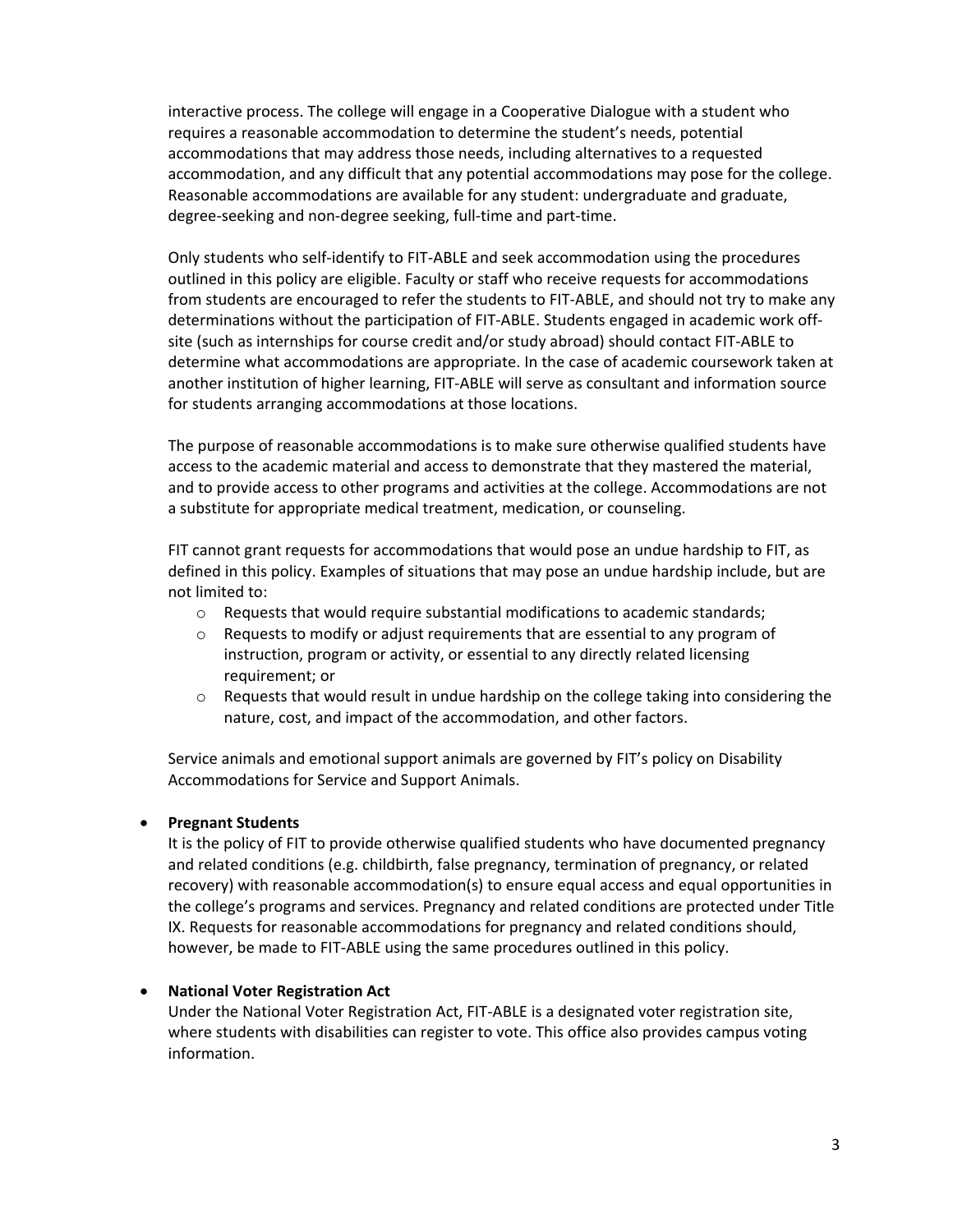## • **Privacy of Student Information**

All education records at FIT, including records received and managed by FIT-ABLE, are stored and handled in accordance with the Family Educational Rights and Privacy Act (FERPA). FERPA protects education records and information contained in those records from unauthorized disclosure. For more information about FERPA, refer to the Related Policy section to view FIT's FERPA policy.

## Responsibilities

N/A

## Procedures

This is the procedure for all otherwise qualified students with a disability, as well as pregnant students, to seek reasonable accommodations in any of the programs and activities at FIT. In addition to academic accommodation, FIT-ABLE makes accommodation determinations for other college programs and activities and coordinates the efforts of college departments such as Facilities, Residential Life, Dining Services, Office of the Registrar, Athletics, and Student Life to address special access and service issues related to a student's educational experience.

• **Student Disclosure and Registration with FIT-ABLE**

Students may always choose whether or not they want to identify themselves as having a disability, but students who want the college to provide an accommodation must do so. Students with disabilities who seek accommodations, in their courses or otherwise, must register with FIT-ABLE through the "New Student Intake" form located on the FITABLE website. After completion of the intake form, the student will receive an email notification requesting that they schedule an intake appointment.

Registration is a voluntary process and may occur at any time during the student's course of study, however, it is recommended that requests are made with enough time to be reasonably implemented. FIT's Residential Life establishes dates during the housing application process by which it strongly encourages students to request housing accommodations. Accommodations will be implemented after approval by FIT-ABLE and are not retroactive to the beginning of the semester. Students who wish to document a disability may include, but are not limited to:

- $\circ$  Students entering the college for the first time or returning after a period of nonenrollment, who have a known disability;
- Students experiencing educational difficulty who are referred by a faculty member or college official for consultation regarding the possibility of disability; and
- $\circ$  Students whose health and/or physical abilities are altered during their educational tenure resulting in a disability (permanent or temporary).

## • **Documentation**

The student is solely responsible for providing all diagnostic information to sufficiently support the existence of any disability and the need for reasonable accommodation. In certain instances, however, FIT-ABLE may request that a student provide authorization for FIT to directly contact and receive information from the student's qualified professional. Documentation must be provided by a non-FIT related qualified professional in the related field of disability, most often a physician, educational diagnostician, learning disability specialist, or mental health professional. Qualified professionals are licensed or otherwise properly credentialed and possess expertise in the disability for which modifications or accommodations are sought. The qualified professional must have a legitimate provider/patient relationship with the individual and generally may not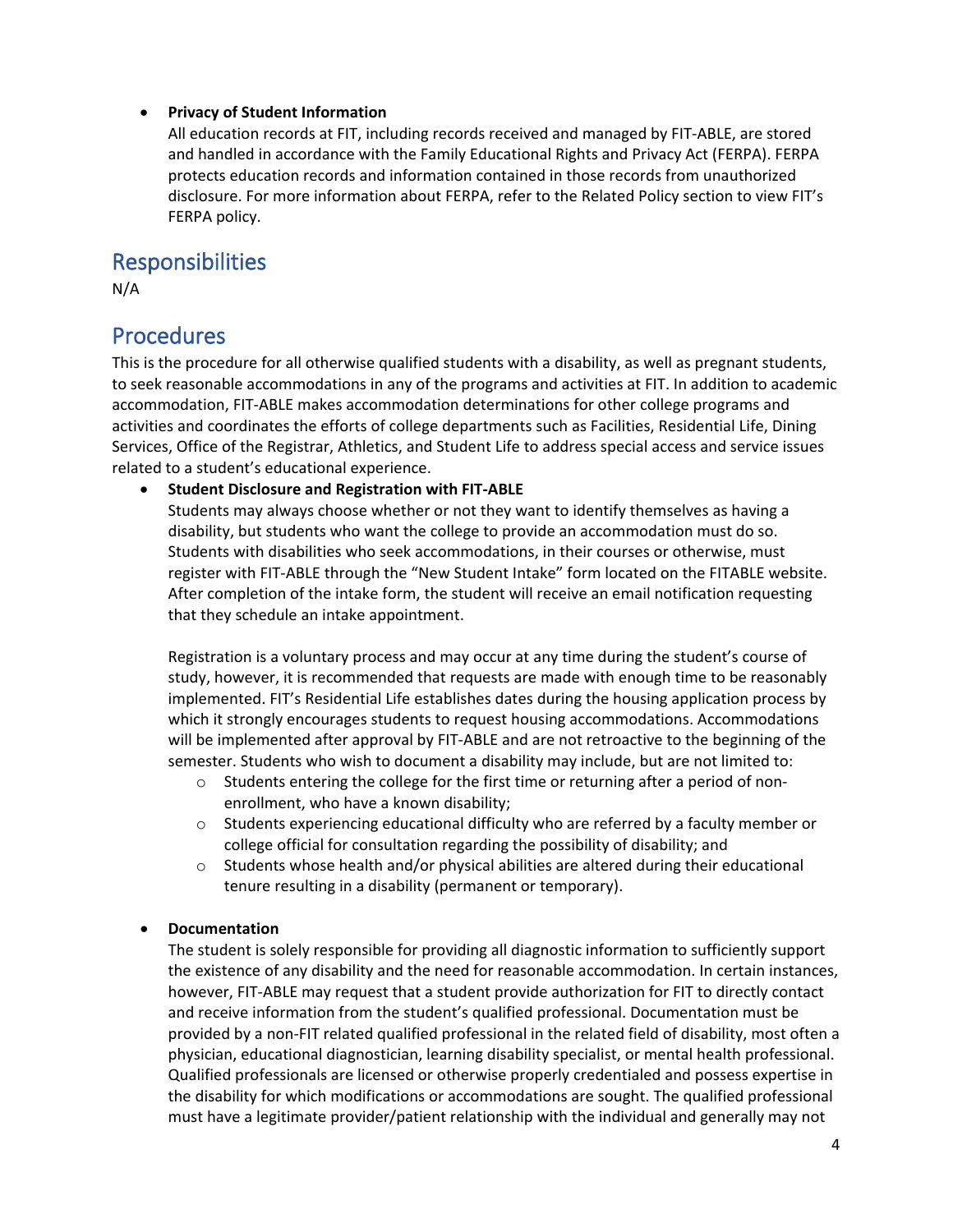be a relative of the individual requesting the accommodation. FITABLE can offer outside referrals for diagnostic services. All costs associated with diagnostic study incurred off campus, however, are the responsibility of the student. Further information about required documentation and verification of a disability is available on the FIT-ABLE website under Disability Documentation Requirements.

Qualified FIT-ABLE staff are responsible for deciding whether a disability or need for accommodation(s) has been adequately documented.

#### • **Requesting an Accommodation**

As with registration of a disability, students should make accommodation requests as far in advance of the relevant course, exam, activity, or program as possible to allow for appropriate consideration and planning. Because the reasonableness of any individual accommodation request can vary substantially depending upon a student's current course load, schedule, or course content, accommodation requests must be reviewed by the FITABLE each semester or session of enrollment.

It is recommended that students entering the college for the first time should submit information related to their disability and related accommodation request as soon as possible after being accepted so that reasonable accommodation can be arranged and delivered in a timely fashion. Support and services that might have been an appropriate academic accommodation in the student's education prior to attending FIT may not be appropriate and/or reasonable at FIT. FIT is under no obligation to continue the services given in high school or other previously attended institution.

Having provided sufficient evidence of a disability and need for accommodation, a student may make official requests for accommodation through FIT-ABLE. The office will consider information including the student's self-report, the student's interactions with the FIT-ABLE disability professional, the external educational or medical documents submitted by the student, and may, where necessary and appropriate, consult with FIT professionals with relevant expertise related to evaluation of the request who have a legitimate educational interest under FERPA and as otherwise consistent with law.

After conducting this review, FIT-ABLE will determine what constitutes reasonable accommodation(s) for the student's disability.

#### • **Notification**

FIT-ABLE will identify a list of approved accommodations in accordance with the manifestations of the disability, a copy of which will be shared with the faculty and the student. For academic accommodations, following review and approval at the start of each semester or session of enrollment, the office will prepare an individual email notification for each faculty member summarizing the approved accommodations relevant to the faculty member's course. The student will also receive an email notification and is responsible for additionally sharing this information with the appropriate faculty member(s) to notify them of eligibility and the accommodations. FIT-ABLE strongly encourages students to meet with instructors early in the semester to discuss how particular accommodations will work in individual courses.

Notification for students who have requested accommodations in a non-academic setting (Residential Life, Dining Services, etc.) will be sent to the appropriate department employee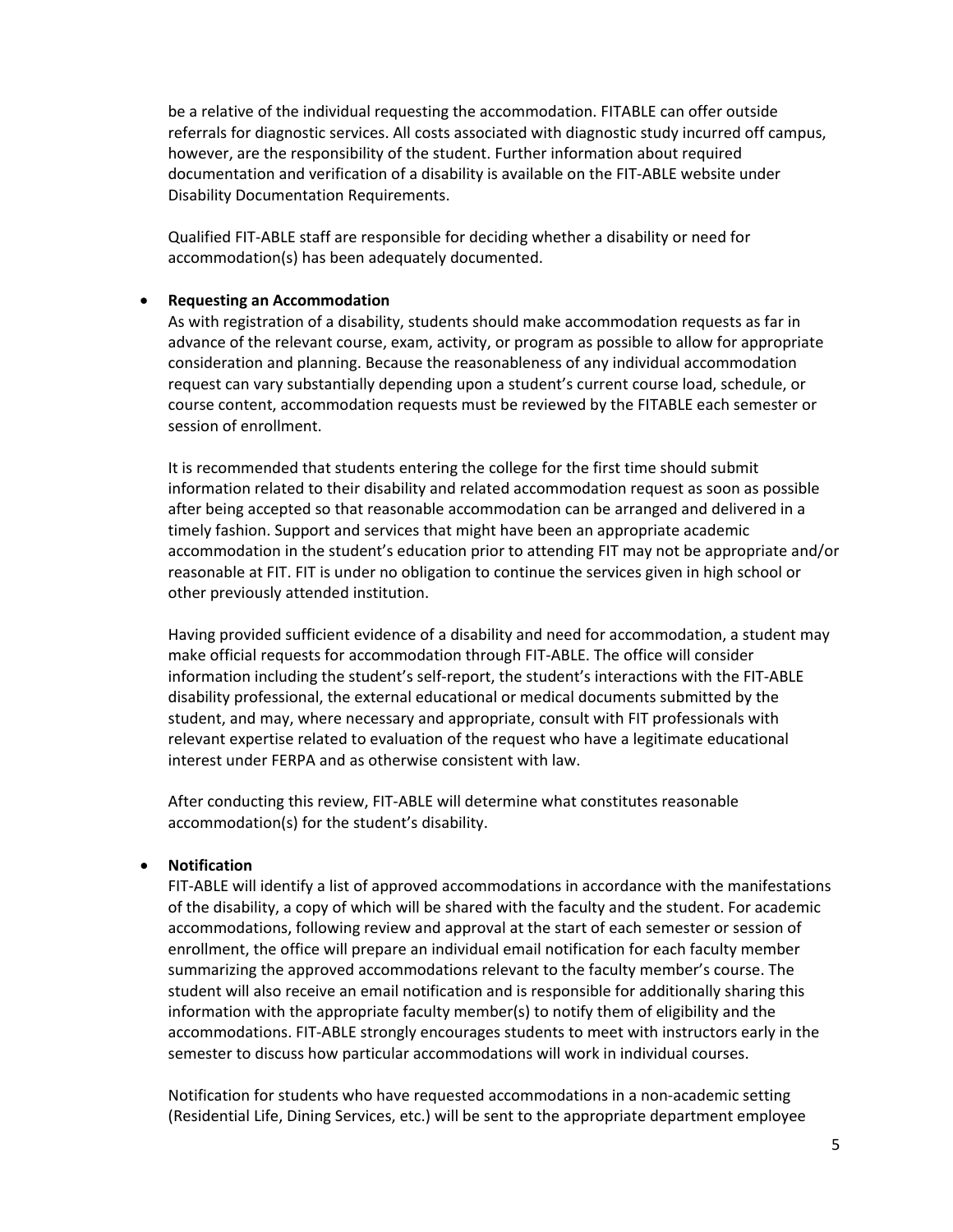responsible for the student's accommodations. The student will also receive a copy of the notification and is responsible for meeting with the employee who will be implementing the accommodation to discuss how the accommodation will work in the specific setting. Faculty and other college employees are required to provide reasonable accommodation(s) in accordance with FIT-ABLE's determinations. Students are encouraged to continue to work with FIT-ABLE throughout the semester as needed, but especially if they are experiencing any issues related to their accommodations.

## • **Disputes and Complaints**

In the event that FIT-ABLE denies or proposes a modification of a student's request for an accommodation, FIT-ABLE will provide the student with written notice of its decision and the reasons for its decision. Students who disagree with FIT-ABLE's decision may request reconsideration of the decision by contacting the office and request that the Director of FIT-ABLE review the request for reconsideration.

If a student believes that a faculty member, an office, a program, or activity has refused to provide an accommodation in accordance with the decision of FIT-ABLE, a student should first request assistance of FIT-ABLE in resolving the complaint. If the complaint cannot be resolved in this manner, or if a student's complaint involves actions taken or not taken by FIT-ABLE, or if a student has another type of complaint of improper treatment on the basis of disability, a student may file an internal complaint with the Affirmative Action Officer. For procedures for filing such a complaint, see FIT's Nondiscrimination and Anti-Harassment policy.

Pending the resolution of a complaint, FIT-ABLE will take steps to implement accommodations that it deems reasonable. The student's use of such accommodations during the interim period does not preclude the student from pursuing a complaint on the basis that additional or different accommodations must be provided in order to comply with law.

# Violations

N/A

# Related Policies

- [Disability Accommodations for Service and Support Animals](http://www.fitnyc.edu/policies/enrollment-management/service-animals.php)
- [Nondiscrimination and Anti-harassment](http://www.fitnyc.edu/policies/college/nondiscrimination.php)
- [Family Educational Rights and Privacy Act\(FERPA\)](http://www.fitnyc.edu/policies/enrollment-management/ferpa.php)
- [Reasonable Workplace Accommodations](https://www.fitnyc.edu/policies/hr/reasonable_workplace_accommodations.php)

# Related Documents

- [FIT-ABLE website on Accommodations](http://www.fitnyc.edu/fitable/)
- [U.S. Department of Justice Information and Technical Assistance on the Americans with](https://www.ada.gov/)  [Disabilities Act](https://www.ada.gov/)
- [FIT-ABLE website on Disability Documentation Requirements](http://www.fitnyc.edu/fitable/)
- [National Voter Registration Act, 1993](https://www.justice.gov/crt/national-voter-registration-act-1993-nvra)
- [U.S. Department of Education FAQ on Section 504 of the Rehabilitation Act, 1973](https://www2.ed.gov/about/offices/list/ocr/504faq.html)